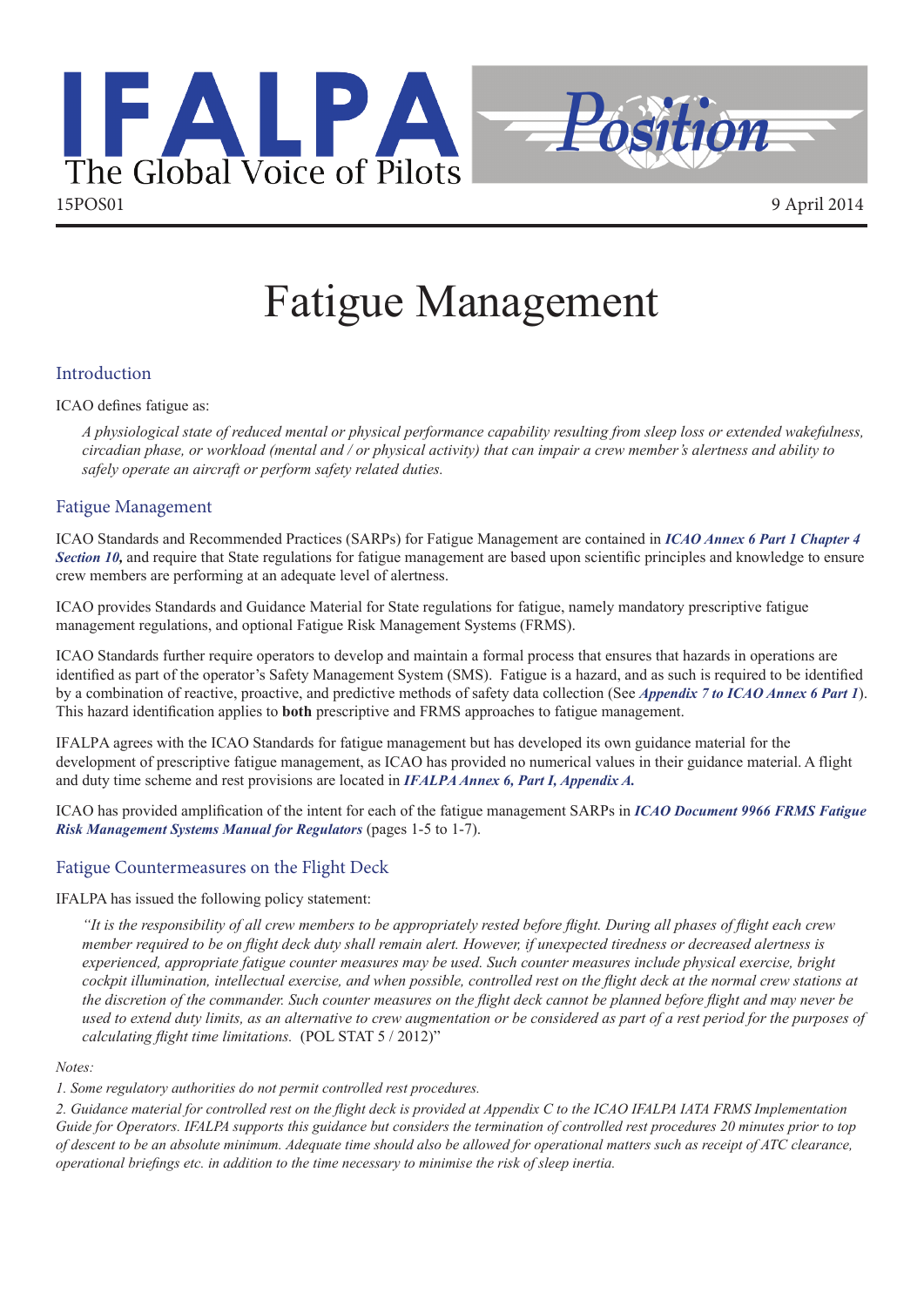# Fatigue Education and Training

IFALPA's position is that operators should be required to establish a fatigue management education programme on an initial and recurrent basis that instructs aircrew schedulers and management regarding fatigue in all flight operations. This programme shall cover the physiological manifestations of fatigue along with mitigation methods and personal counter measures, company fatigue policies and crew strategies. Flight crew should also be trained in the use of personal strategies to prepare and deal with fatiguerelated issues.

The content of training programmes should be adapted according to the knowledge and skills required for each group to play their part in effective fatigue management. All groups require basic education about the dynamics of sleep loss and recovery, the effects of the daily cycle of the circadian body clock, the influence of workload, and the ways in which these factors interact with operational demands to produce fatigue.

Training for crew members could address the following areas:

- Crew member responsibilities
- Causes and consequences of fatigue in the operation(s) in which they work.
- Reporting fatigue hazards
- How to identify fatigue in themselves and others.
- Personal strategies that they can use to improve their sleep at home and to minimize their own fatigue risk, and that of others, while they are on duty.
- Basic information on sleep disorders and their treatment, where to seek help if needed, and any requirements relating to fitness to fly.

*Note: Chapter 2 of ICAO Doc 9966 and the FRMS Implementation Guide for Operators "Science for FRMS" contains excellent educational information which IFALPA supports. This information also has application for traditional prescriptive management of fatigue because of the importance of sleep on human performance and therefore safety.*

## Fatigue Risk Management Systems (FRMS)

States have the option of implementing FRMS regulations which in turn may allow an operator to implement FRMS for part or all of its operations. IFALPA supports FRMS provided it is implemented correctly as intended by ICAO because it should enhance safety in addition to providing flexibility for operators in the conduct of their operations

Prior to making regulatory provision for FRMS, the ICAO requirement that a State's prescriptive fatigue management regulations (flight and duty time regulations) are based on scientific principles and knowledge must be met. This is a necessary precondition for any FRMS as ICAO requires States to establish a process that ensures an operator's FRMS provides a level of safety equivalent to, or better than a State's prescriptive flight time limitations. IFALPA believes the real challenge for FRMS is the need for regulators, employers and employees to have a sufficiently in-depth knowledge and understanding of the causes and consequences of fatigue that enable them to meet their responsibilities in relation to FRMS.

FRMS is still in its infancy and therefore has its own unique challenges:

- FRMS is not fully understood by many Regulators and the implementation of performance based regulations such as FRMS may be beyond the capability of some regulators.
- FRMS requires considerable resources at both the operator and regulatory level. Appropriate resources must be provided to ensure the goal of an equivalent or enhanced level of safety is actually attained.
- Pilot involvement from the outset as a stakeholder at both the regulatory and company level is essential. FRMS programmes have been initiated by some operators without the involvement of their pilot representatives
- $\blacktriangleright$ The over use or overreliance of bio-mathematical models could degrade fatigue management and safety. No operational decisions should ever be made based solely on a fatigue model threshold.(see note 1)
- A proper balance between the competing goals of reducing fatigue risk and the productivity gains offered by increased operational flexibility is essential.
- **FRMS** can only be effective where the organisational culture openly encourages reporting of fatigue-related hazards in a manner that is non-punitive to the reporter. All stakeholders (regulators, operators and pilots) need to make themselves fully conversant with the specific requirements for FRMS detailed in ICAO Annex 6 and the supporting guidance material.

*Notes:*

#### *1. Guidance for fatigue modelling and its application can be found at: [http://www.casa.gov.au/wcmswr/\\_assets/main/aoc/fatigue/](http://www.casa.gov.au/wcmswr/_assets/main/aoc/fatigue/fatigue_modelling.pdf) [fatigue\\_modelling.pdf](http://www.casa.gov.au/wcmswr/_assets/main/aoc/fatigue/fatigue_modelling.pdf)*

*2. IFALPA has Briefing Leaflets that provides Member Associations comprehensive information to assist in implementing FRMS.*